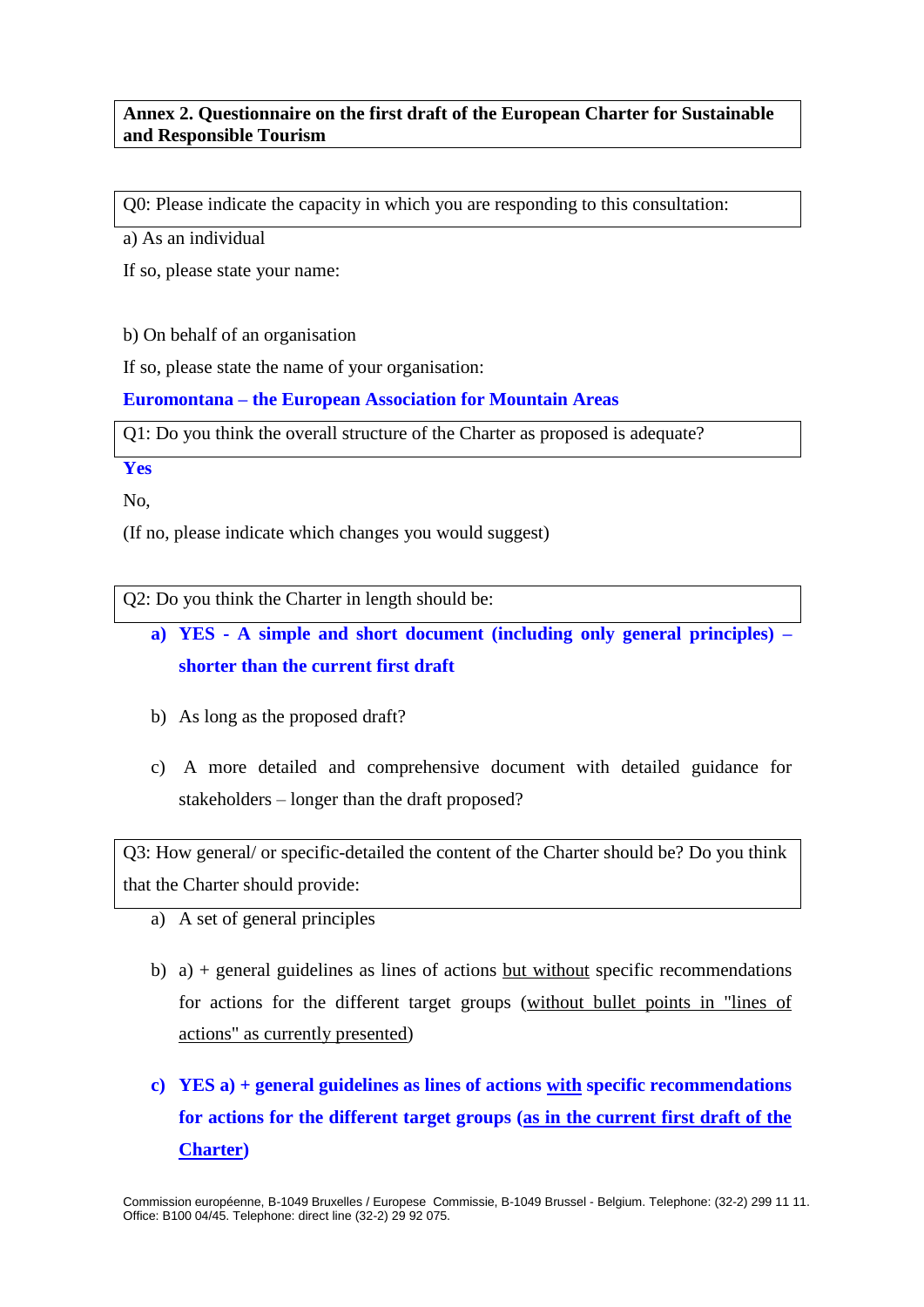d) c) + more developed guidelines/lines of actions than in the current draft of the **Charter** 

Q4: Do you agree with the indentified target groups of the Charter (national/regional administrations, tourism destinations, tourism businesses, tourists)?

Yes

**No**

(If no, please indicate which changes you would suggest.)

**While the list of functions is appropriate and the range of target groups comprehensive it's the experience of our different members that it can be difficult to engage individual businesses particularly small businesses and those either on the fringes of tourism or who benefit indirectly from tourism. With this in mind, focussing more on involvement from trade bodies, chambers of commerce or destinations but not excluding individual businesses is therefore recommended.**

Q5: Do you agree with the list of *"Principles for a sustainable and responsible Tourism"* as presented in the current draft of the Charter? (point IV of the current draft Charter)

**Yes – in particular we would support giving equal weight to the different elements of sustainability.**

No

(If no, indicate which changes you would suggest)

Q6: Do you agree with the list of "lines of actions" as proposed in the current draft of the Charter? (point V of the current draft Charter)

**Yes – however we miss a clear mention to an integrated, global perspective of the sustainable tourism strategies and initiatives in the regional development strategy. We would therefore recommend you to include in the point V, line of action no 8 (or integrate a new one) a mention to the fact that the sustainable tourism strategy need to integrate all the regional specific elements and links to other policies (like the transport and infrastructure, public services, etc) and the need to elaborate, within the framework of European policies, dedicated programmes or sub-programmes for mountain, rural and sparsely populated areas (art 174 of the European Treaty) which include adequate measures and support systems that meet the demands of local mountain communities.**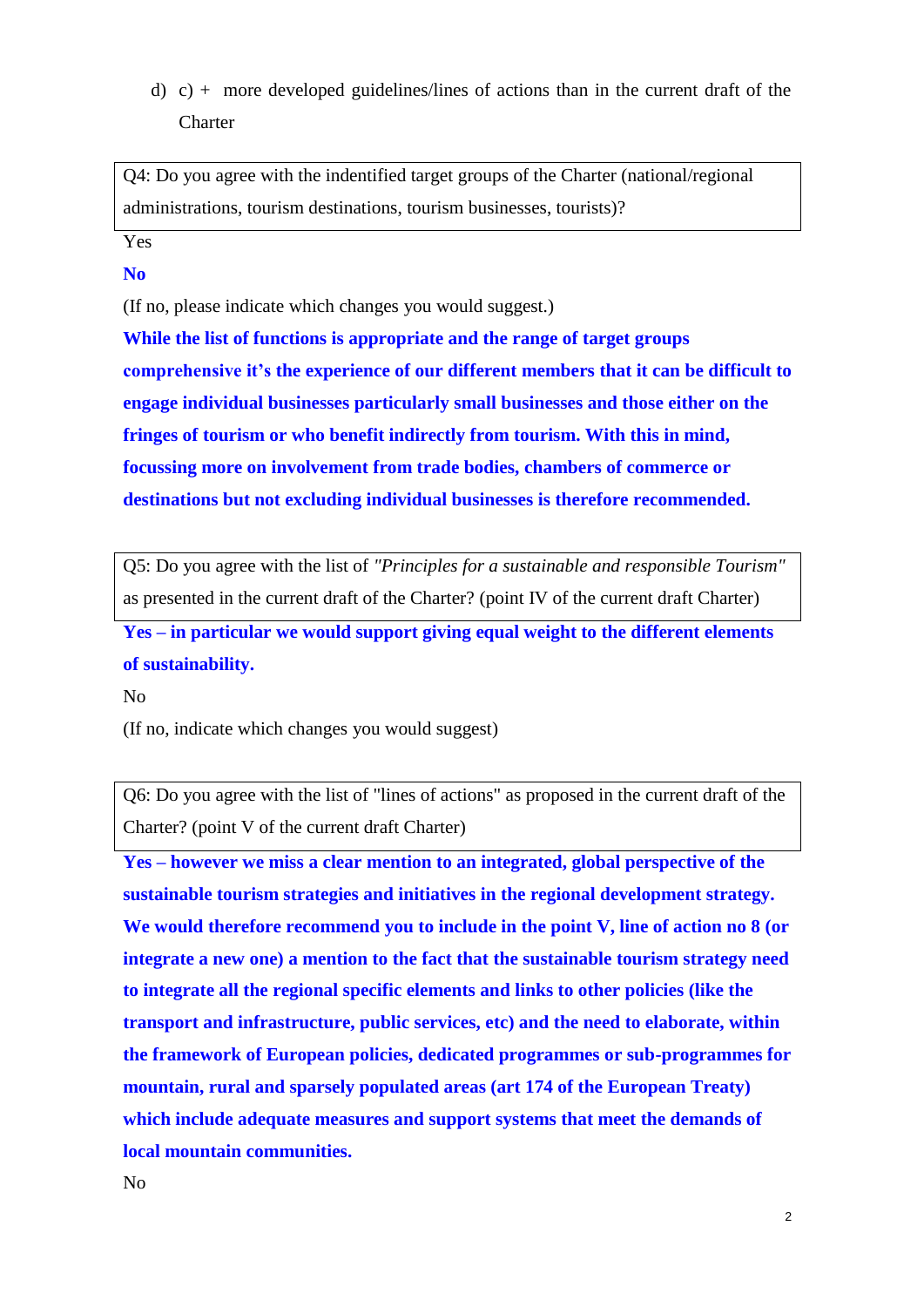(If no, indicate which changes you would suggest)

Q7: Are the concepts and language used in the Charter sufficiently clear?

**Yes** 

No

(If no, indicate which changes you would suggest)

Q8: Do you consider the Charter, as currently presented, to be an inspirational tool for the sector? Would it motivate stakeholders to get involved in the initiative?

Yes

**No**

(If no, please indicate which changes you would suggest) **While probably appropriate for the public sector and perhaps larger enterprises it is difficult to see how this could inspire smaller businesses who are more likely to engage in initiatives at a much more local level. However the Charter as currently presented could still be a useful overarching charter that could influence tourism strategies and destination plans.**

**We are also afraid that such a charter could have a very limited impact on individual tourists as well. Therefore it needs to be translated into tools addressing each target group and/or community of interests, which would further need to be disseminated on the field.** 

Q9: In your opinion, the public and private stakeholders endorsing the Charter should express their endorsement and commitment by:

> a) Only signing the charter (excluding individual citizens as residents or visitors)?

b) Only publishing the charter (e.g. on the stakeholders' websites/publications)? **c) YES - Signing and publishing the charter (e.g. on the stakeholders' websites/publications)**

d) Other?

Q10: Do you think that the implementation of the Charter by the stakeholders who chose to endorse it and committed to follow its principles and lines of action should be monitored?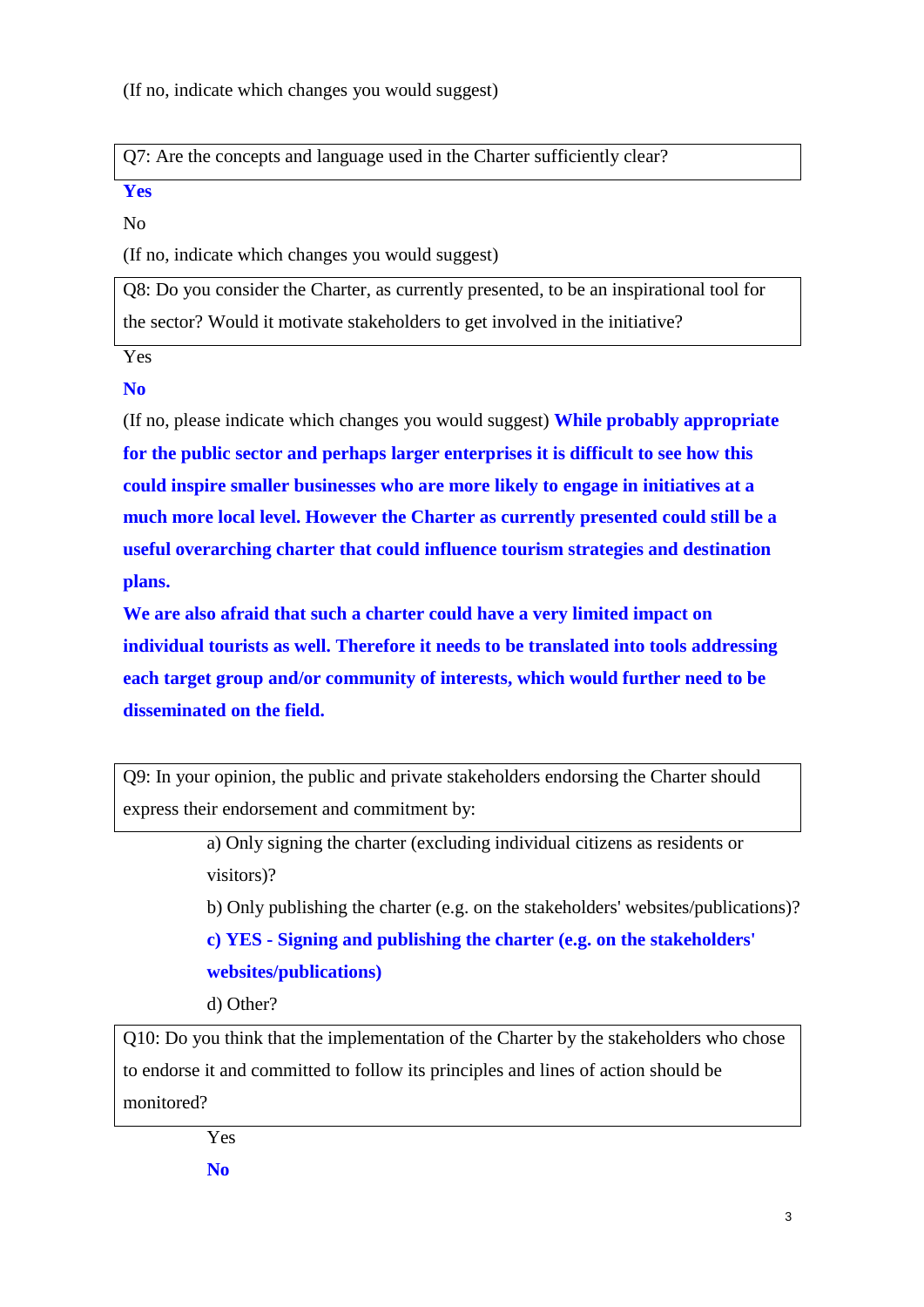In case you think the monitoring is necessary, who should be responsible for it/be involved in it?

- a) The Commission?
- b) National/Regional Public Authorities?
- c) A specially appointed multi-stakeholder group/body?
- d) Representatives of destinations and/or businesses?
- e) Other?

Q11: In case you think the monitoring of the implementation of the Charter is necessary, which general elements should it comprise?

a) Periodic reporting by all relevant public and private stakeholders

b) Verification by a responsible monitoring body – please refer to  $Q10 c$ )

c) Other ways (please specify)

Q12: In your opinion, should there be a European platform of stakeholders established which would exchange/share practices on the implementation of the Charter?

**Yes**

No

Q13: Do you think it is a good idea to introduce periodic award schemes for stakeholders for exemplary practices of the Charter's implementation?

Yes

**No – but the principles of the charter could be used in existing award schemes such as those run by national tourist boards e.g. the Thistle awards in Scotland.**

If yes, which of the following forms could it take?

- a) An award for destinations
- b) An award for businesses
- c) An award for National/Regional Public Authorities
- d) Other (please specify)

Q14: How stakeholders, such as e.g. destinations/businesses, could involve visitors/residents to respect the principles and the lines of action set out in the Charter?